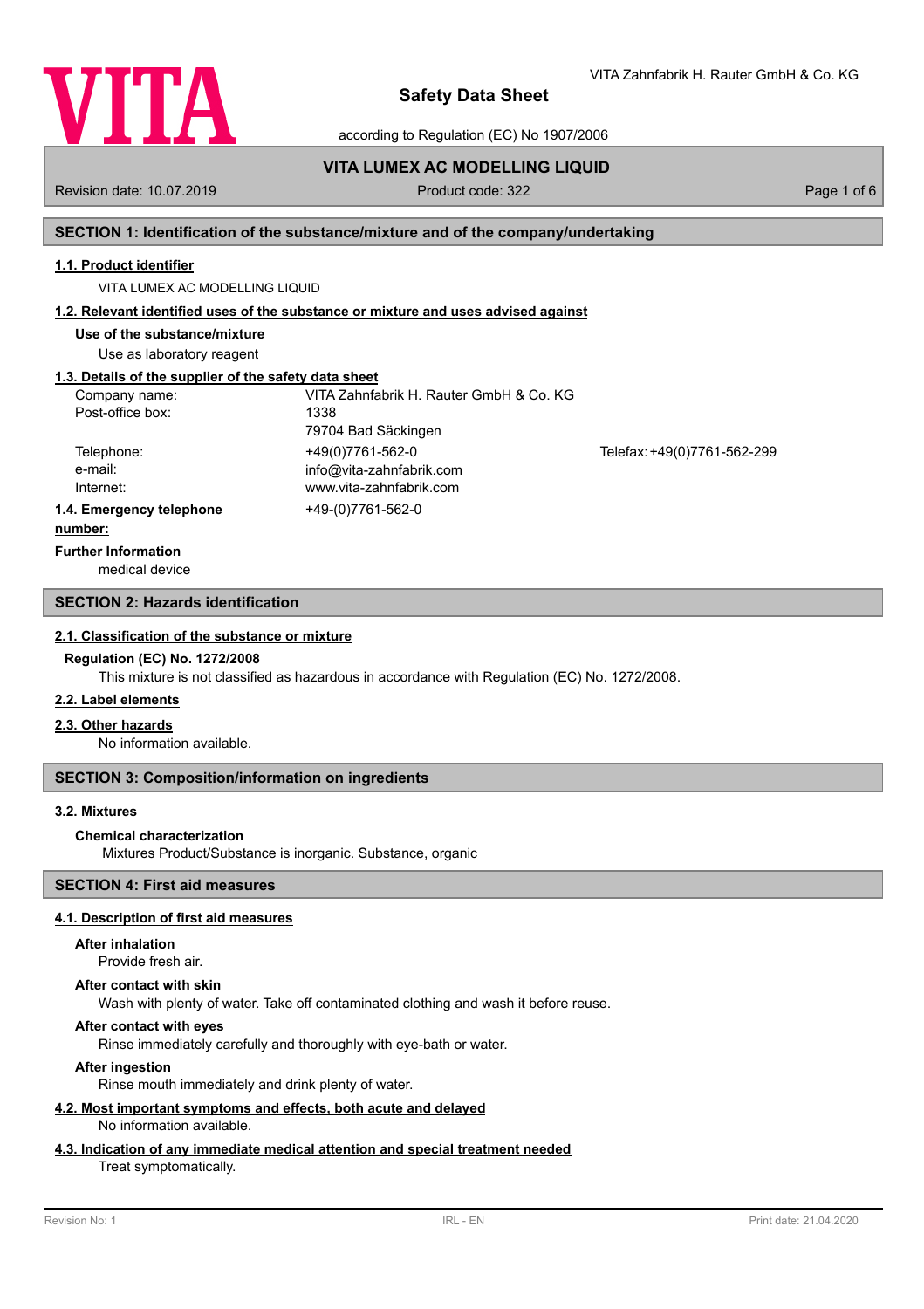

according to Regulation (EC) No 1907/2006

## **VITA LUMEX AC MODELLING LIQUID**

Revision date: 10.07.2019 **Product code: 322** Page 2 of 6

## **SECTION 5: Firefighting measures**

## **5.1. Extinguishing media**

## **Suitable extinguishing media**

Co-ordinate fire-fighting measures to the fire surroundings.

#### **5.2. Special hazards arising from the substance or mixture** Non-flammable.

## **5.3. Advice for firefighters**

In case of fire: Wear self-contained breathing apparatus.

## **SECTION 6: Accidental release measures**

## **6.1. Personal precautions, protective equipment and emergency procedures**

Use personal protection equipment.

## **6.2. Environmental precautions**

No special environmental measures are necessary. Clean contaminated articles and floor according to the environmental legislation.

### **6.3. Methods and material for containment and cleaning up**

Absorb with liquid-binding material (e.g. sand, diatomaceous earth, acid- or universal binding agents). Treat the recovered material as prescribed in the section on waste disposal.

#### **6.4. Reference to other sections**

Safe handling: see section 7 Personal protection equipment: see section 8 Disposal: see section 13

### **SECTION 7: Handling and storage**

## **7.1. Precautions for safe handling**

#### **Advice on safe handling**

No special measures are necessary.

## **Advice on protection against fire and explosion**

No special fire protection measures are necessary.

**7.2. Conditions for safe storage, including any incompatibilities**

# **Requirements for storage rooms and vessels**

Keep container tightly closed.

#### **Hints on joint storage**

No special measures are necessary.

## **7.3. Specific end use(s)**

Use as laboratory reagent

## **SECTION 8: Exposure controls/personal protection**

## **8.1. Control parameters**

#### **8.2. Exposure controls**

#### **Protective and hygiene measures**

Take off contaminated clothing. Wash hands before breaks and after work. When using do not eat, drink, smoke, sniff.

#### **Eye/face protection**

Wear eye protection/face protection.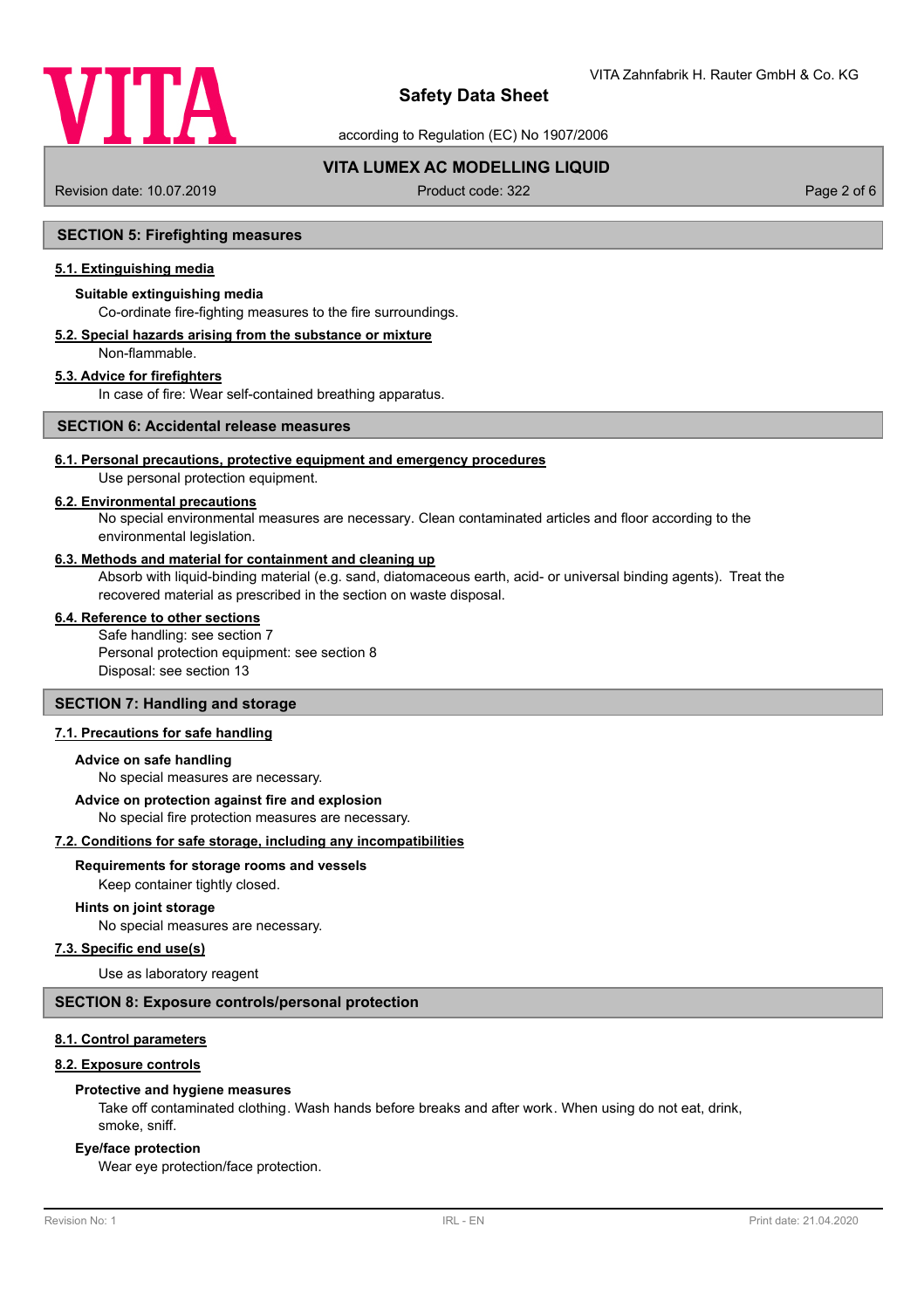

according to Regulation (EC) No 1907/2006

## **VITA LUMEX AC MODELLING LIQUID**

Revision date: 10.07.2019 **Product code: 322** Page 3 of 6

## **Hand protection**

When handling with chemical substances, protective gloves must be worn with the CE-label including the four control digits. The quality of the protective gloves resistant to chemicals must be chosen as a function of the specific working place concentration and quantity of hazardous substances. For special purposes, it is recommended to check the resistance to chemicals of the protective gloves mentioned above together with the supplier of these gloves. Recommended glove articles KCL Dermatril P NBR (Nitrile rubber)

## **Skin protection**

Use of protective clothing.

**Respiratory protection**

Technical ventilation of workplace

## **SECTION 9: Physical and chemical properties**

#### **9.1. Information on basic physical and chemical properties**

| Physical state:                                               |            |                |
|---------------------------------------------------------------|------------|----------------|
| Colour:                                                       | colourless |                |
| Odour:                                                        | odourless  |                |
| pH-Value:                                                     |            | 5,5            |
| Changes in the physical state                                 |            |                |
| Melting point:                                                |            | not determined |
| Initial boiling point and boiling range:                      |            | 100 °C         |
| Flash point:                                                  |            | ?              |
| Flammability                                                  |            |                |
| Solid:                                                        |            | not applicable |
| Gas:                                                          |            | not applicable |
| <b>Explosive properties</b><br>The product is not: Explosive. |            |                |
| Lower explosion limits:                                       |            | not determined |
| Upper explosion limits:                                       |            | not determined |
| <b>Auto-ignition temperature</b>                              |            |                |
| Solid:                                                        |            | not applicable |
| Gas:                                                          |            | not applicable |
| Decomposition temperature:                                    |            | not determined |
| <b>Oxidizing properties</b><br>Not oxidising.                 |            |                |
| Vapour pressure:<br>(at 50 $^{\circ}$ C)                      |            | <=1100 hPa     |
| Density:                                                      |            | 1 $g/cm3$      |
| Water solubility:                                             |            | <b>No</b>      |
| Solubility in other solvents<br>not determined                |            |                |
| Partition coefficient:                                        |            | not determined |
| Vapour density:                                               |            | not determined |
| Evaporation rate:                                             |            | not determined |
| 9.2. Other information                                        |            |                |
| Solid content:                                                |            | 0,6%           |
|                                                               |            |                |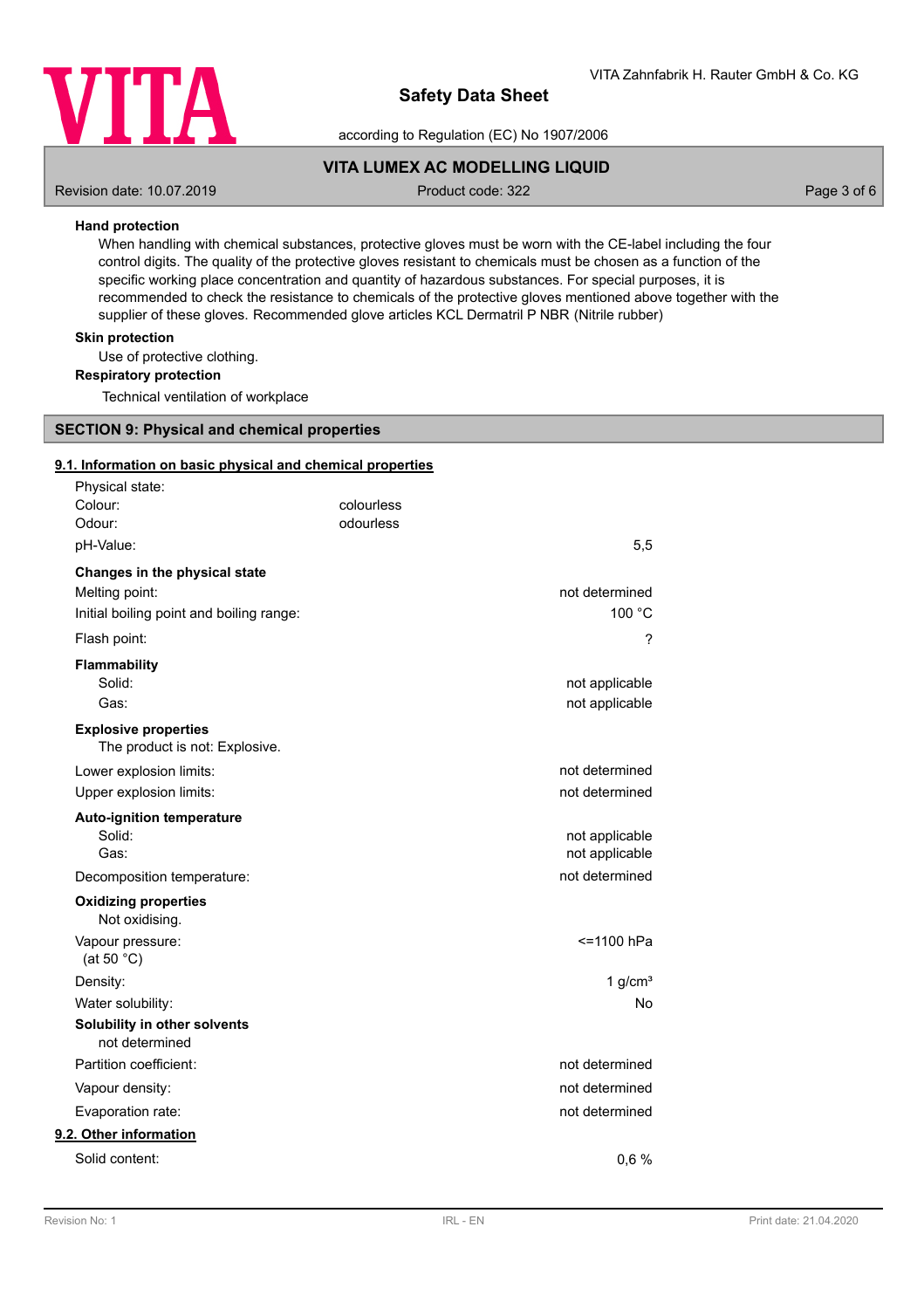

according to Regulation (EC) No 1907/2006

## **VITA LUMEX AC MODELLING LIQUID**

Revision date: 10.07.2019 **Product code: 322** Page 4 of 6

## **SECTION 10: Stability and reactivity**

## **10.1. Reactivity**

No hazardous reaction when handled and stored according to provisions.

## **10.2. Chemical stability**

The product is stable under storage at normal ambient temperatures.

#### **10.3. Possibility of hazardous reactions**

No known hazardous reactions.

## **10.4. Conditions to avoid**

none

## **10.5. Incompatible materials**

No information available.

#### **10.6. Hazardous decomposition products**

No known hazardous decomposition products.

## **SECTION 11: Toxicological information**

## **11.1. Information on toxicological effects**

### **Acute toxicity**

Based on available data, the classification criteria are not met.

#### **Irritation and corrosivity**

Based on available data, the classification criteria are not met.

#### **Sensitising effects**

Based on available data, the classification criteria are not met.

#### **Carcinogenic/mutagenic/toxic effects for reproduction**

Based on available data, the classification criteria are not met.

#### **STOT-single exposure**

Based on available data, the classification criteria are not met.

### **STOT-repeated exposure**

Based on available data, the classification criteria are not met.

## **Aspiration hazard**

Based on available data, the classification criteria are not met.

#### **Additional information on tests**

The mixture is classified as not hazardous according to regulation (EC) No 1272/2008 [CLP].

#### **SECTION 12: Ecological information**

#### **12.1. Toxicity**

## The product is not: Ecotoxic.

**12.2. Persistence and degradability**

The product has not been tested.

## **12.3. Bioaccumulative potential**

The product has not been tested.

## **12.4. Mobility in soil**

The product has not been tested.

## **12.5. Results of PBT and vPvB assessment**

The product has not been tested.

## **12.6. Other adverse effects**

No information available.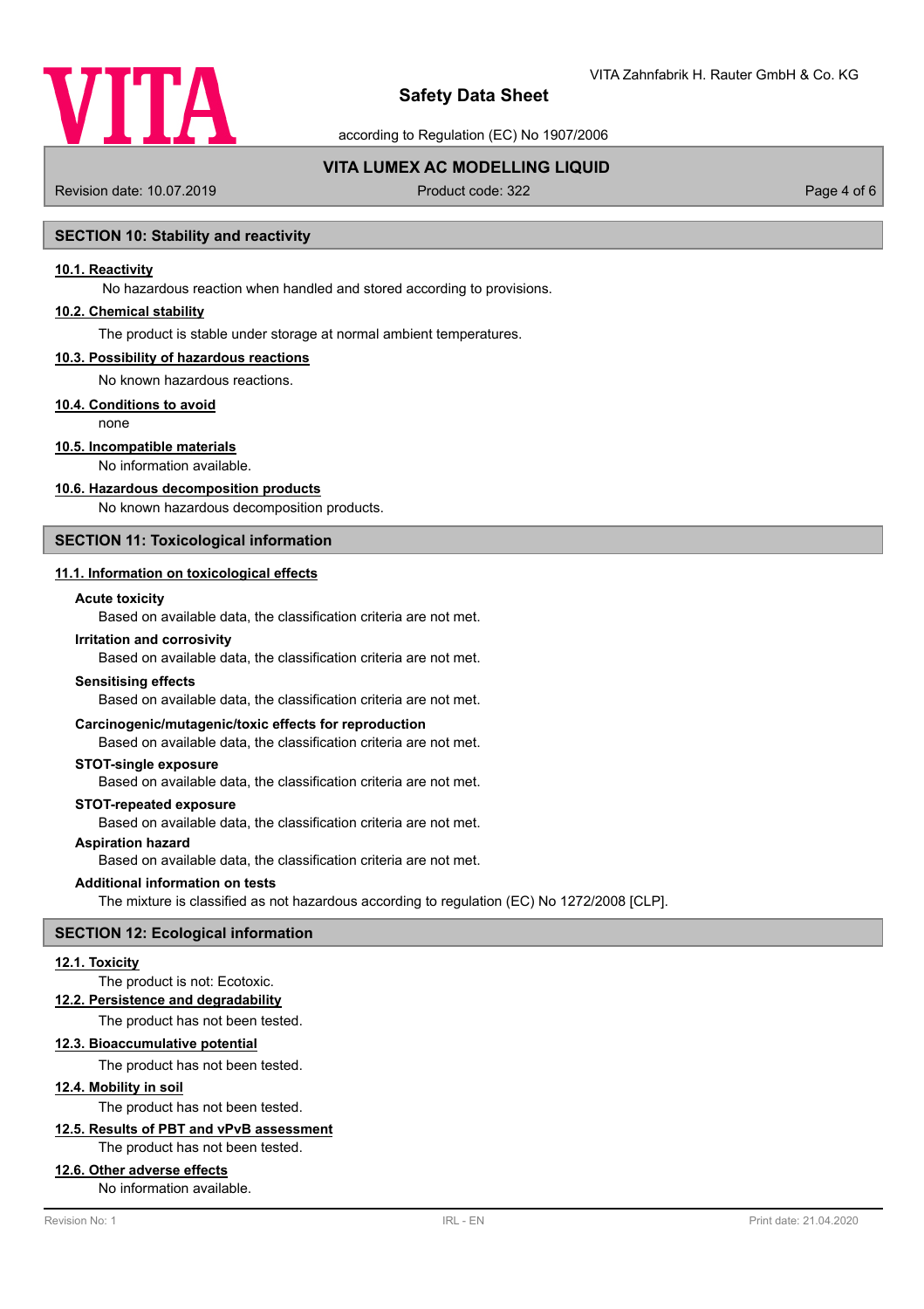

according to Regulation (EC) No 1907/2006

## **VITA LUMEX AC MODELLING LIQUID**

Revision date: 10.07.2019 **Product code: 322** Product code: 322 **Page 5 of 6** 

## **Further information**

Avoid release to the environment.

## **SECTION 13: Disposal considerations**

## **13.1. Waste treatment methods**

## **Disposal recommendations**

Dispose of waste according to applicable legislation.

#### **Contaminated packaging**

Wash with plenty of water. Completely emptied packages can be recycled.

## **SECTION 14: Transport information**

| Land transport (ADR/RID)                                                 |                                                                                                      |                        |
|--------------------------------------------------------------------------|------------------------------------------------------------------------------------------------------|------------------------|
| 14.1. UN number:                                                         | No dangerous good in sense of this transport regulation.                                             |                        |
| 14.2. UN proper shipping name:                                           | No dangerous good in sense of this transport regulation.                                             |                        |
| 14.3. Transport hazard class(es):                                        | No dangerous good in sense of this transport regulation.                                             |                        |
| 14.4. Packing group:                                                     | No dangerous good in sense of this transport regulation.                                             |                        |
| Inland waterways transport (ADN)                                         |                                                                                                      |                        |
| 14.1. UN number:                                                         | No dangerous good in sense of this transport regulation.                                             |                        |
| 14.2. UN proper shipping name:                                           | No dangerous good in sense of this transport regulation.                                             |                        |
| 14.3. Transport hazard class(es):                                        | No dangerous good in sense of this transport regulation.                                             |                        |
| 14.4. Packing group:                                                     | No dangerous good in sense of this transport regulation.                                             |                        |
| <b>Marine transport (IMDG)</b>                                           |                                                                                                      |                        |
| 14.1. UN number:                                                         | No dangerous good in sense of this transport regulation.                                             |                        |
| 14.2. UN proper shipping name:                                           | No dangerous good in sense of this transport regulation.                                             |                        |
| 14.3. Transport hazard class(es):                                        | No dangerous good in sense of this transport regulation.                                             |                        |
| 14.4. Packing group:                                                     | No dangerous good in sense of this transport regulation.                                             |                        |
| Air transport (ICAO-TI/IATA-DGR)                                         |                                                                                                      |                        |
| 14.1. UN number:                                                         | No dangerous good in sense of this transport regulation.                                             |                        |
| 14.2. UN proper shipping name:                                           | No dangerous good in sense of this transport regulation.                                             |                        |
| 14.3. Transport hazard class(es):                                        | No dangerous good in sense of this transport regulation.                                             |                        |
| 14.4. Packing group:                                                     | No dangerous good in sense of this transport regulation.                                             |                        |
| 14.5. Environmental hazards                                              |                                                                                                      |                        |
| <b>ENVIRONMENTALLY HAZARDOUS:</b>                                        | no                                                                                                   |                        |
| 14.6. Special precautions for user                                       |                                                                                                      |                        |
| No information available.                                                |                                                                                                      |                        |
| 14.7. Transport in bulk according to Annex II of Marpol and the IBC Code |                                                                                                      |                        |
| not applicable                                                           |                                                                                                      |                        |
| <b>SECTION 15: Regulatory information</b>                                |                                                                                                      |                        |
|                                                                          | 15.1. Safety, health and environmental regulations/legislation specific for the substance or mixture |                        |
| EU regulatory information                                                |                                                                                                      |                        |
| Information according to 2012/18/EU<br>(SEVESO III):                     | Not subject to 2012/18/EU (SEVESO III)                                                               |                        |
| National regulatory information                                          |                                                                                                      |                        |
| Water hazard class (D):                                                  | - - non-hazardous to water                                                                           |                        |
| Revision No: 1                                                           | <b>IRL - EN</b>                                                                                      | Print date: 21.04.2020 |